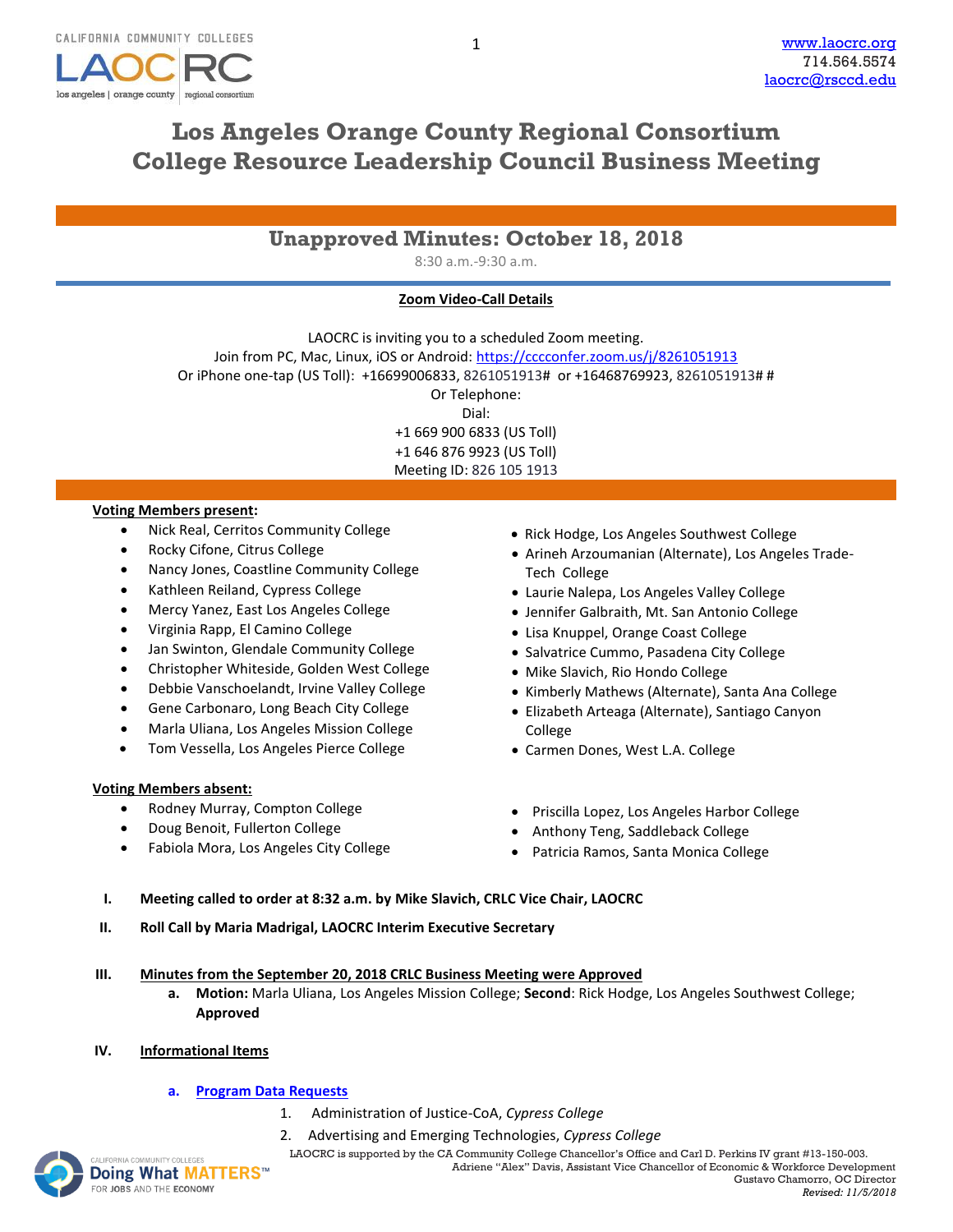

- 3. Social Media Production and Marketing, *Cypress College*
- 4. Children's Book Illustration Specialization Certificate, *Fullerton College*
- 5. Storyboarding Specialization Certificate Level II, *Fullerton College*
- 6. Automation Technician, *Long Beach City College*
- 7. CISCO Certified Network Installation Associate*, Long Beach City College*
- 8. Construction Pre-Apprenticeship, *Long Beach City College*
- 9. Electrical Apprenticeship Preparation, *Long Beach City College*
- 10. General Industrial Electrician, *Long Beach City College*
- 11. NETA High Voltage Test Technician, *Long Beach City College*
- 12. Solar Installation and Maintenance, *Long Beach City College*
- 13. Traffic Signal Technician, *Long Beach City College*
- 14. AWS Cloud Computing Certificate*, Los Angeles Mission College*
- 15. Health Information Technology*, Los Angeles Mission College*
- 16. ASL Interpreting-CoA*, Los Angeles Pierce College*
- 17. Personal Trainer, Senior Specialist, *Los Angeles Trade-Tech College*
- 18. Senior Exercise Leader, Land and Aquatics Programming, *Los Angeles Trade-Tech College*
- 19. Geotechnician, *Mt. San Antonio College*
- 20. Automotive Service Writing & Management, *Pasadena City College*
- 21. Design Technology, Design Technician: Architecture/Engineering/Construction, *Pasadena City College*
- 22. Digital Media Foundation, *Pasadena City College*
- 23. Game Design & Development, *Pasadena City College*
- 24. Survey of Film, Television and Electronic Media, *Pasadena City College*
- 25. Barbering Program, *Santa Monica College*
- 26. Cloud Computing-Amazon Web Services, West Los Angeles College
	- a. The CRLC body was asked if there was an application created for Cloud Computing i. They need to follow up with Dr. Patricia Ramos
	- b. Is the Cloud Computing Pre-Approved Program be similar to the BIW and ITTP?
		- i. Yes; all that is needed is to show the supply and demand
	- c. Dr. Davis shared that Dr. Francisco Rodriguez, Chancellor of LACCD, would like to hear and have the Cloud Computing efforts shared with the Governance Council
	- d. Will Orange County be able to submit the Cloud Computing Pre-Approved application?
		- i. Data needs to be provided for both LA and Orange County to make this a regional effort
	- e. The Cloud Computing Pre-Approved Application will be added to the November agenda as a consent item
- **ii.** Ms. Jesse Crete, Director of Orange County Center of Excellence, introduce herself
- **b. Substantial Changes** 
	- **i. [Formula Room Technician-CoA](https://www.regionalcte.org/browse/ZyBq4)**, *Long Beach City College*
	- **ii. [Criminal Justice Option Degree-AS](https://www.regionalcte.org/browse/ZbjQZ)**, *Santa Ana College*

- **V. Action Items** *Mike Slavich, CRLC Vice Chair, LAOCRC*
	- **a. [Program Recommendation](https://www.regionalcte.org/browse?region=4&status=4&search=&submit=) ; Motion:** Tom Vessella, Los Angeles Pierce College**; Second:** Carmen Dones, West Los Angeles College**; APPROVED**
		- 1. **[Electric & Hybrid Vehicles-CoA](https://www.regionalcte.org/browse/Z6803)**, *Long Beach City College*
		- 2. **[Alternative Fuel Vehicles-CoA](https://www.regionalcte.org/browse/3G1DZ)**, *Long Beach City College*

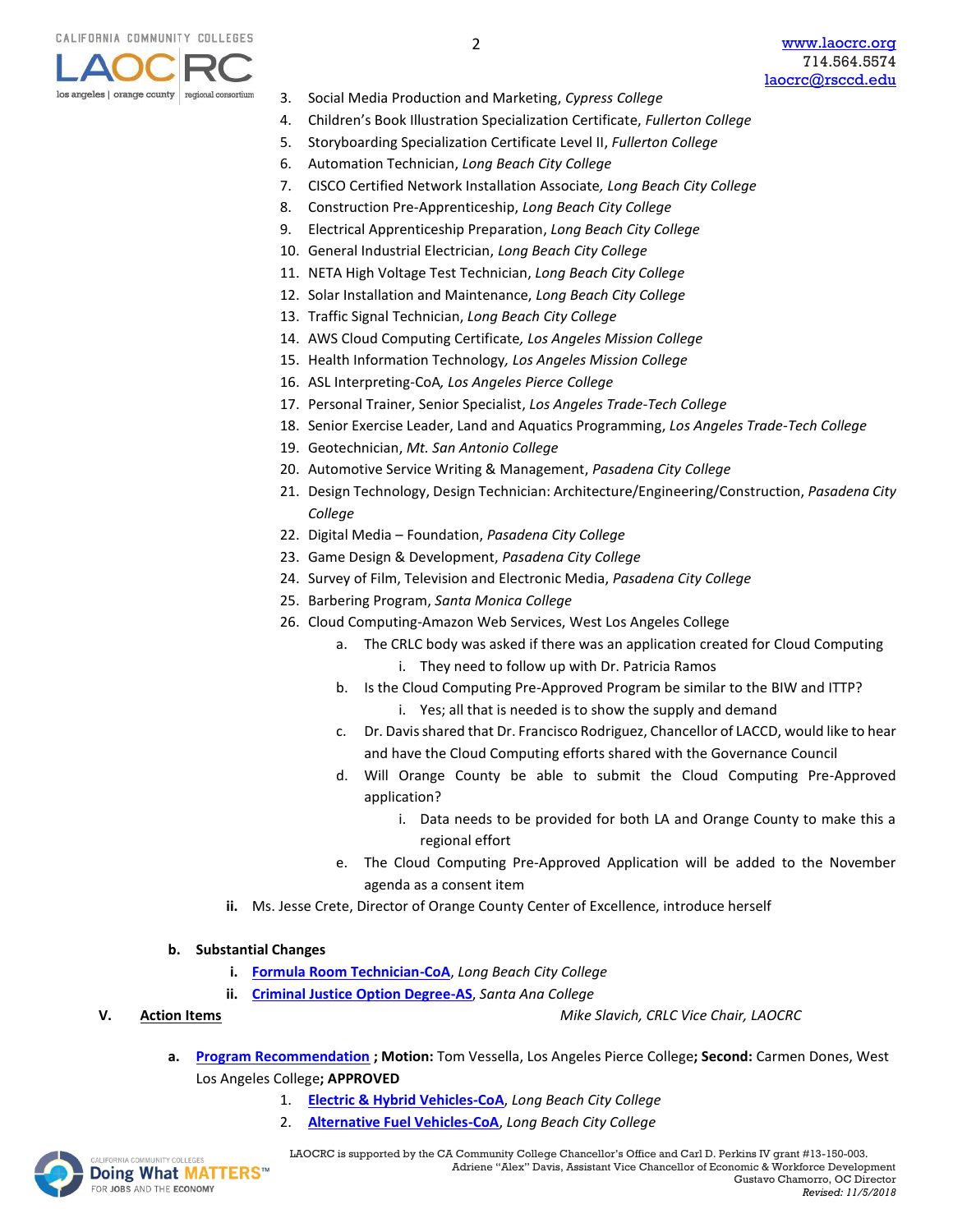

- 3. **[Welding Technology-AS\\_CoA](https://www.regionalcte.org/browse/ZRgp4)**, *Long Beach City College*
- 4. **[Advanced Manufacturing Technology-AS\\_CoA](https://www.regionalcte.org/browse/KAY5K)**, *Long Beach City College*
- 5. **[Advanced Manufacturing Technology Core Skills-CoA](https://www.regionalcte.org/browse/KkW0K)**, *Long Beach City College*
- 6. **[Advanced Manufacturing and Design Technology-CoA](https://www.regionalcte.org/browse/3qxq4)**, *Long Beach City College*
- 7. **[Cyber Security-CoA](https://www.regionalcte.org/browse/38edK)**, *Long Beach City College*
- 8. **[Stationary Power Generation-CoA](https://www.regionalcte.org/browse/KlbQ4)**, *Citrus College*

### **VI. Update, Discussion, and/or Action Items**

- **a.** LAOCRC Collaborative Meeting Topics Survey Results
	- **i.** Gustavo presented the LAOCRC Collaborative Meeting Topics Survey Results and there was no feedback.
	- **ii.** Maria to upload the LAOCRC Collaborative Meeting Topics Calendar on the website

### **VII. Updates**

- **a.** Districts
	- **i.** Cerritos
		- 1. Cerritos will hosting The Chancellor's Office Listening Session on Monday, October 22<sup>nd</sup>
	- **ii.** Citrus
		- 1. Dr. Cifone will send an email to survey those who have been able to fund a project manager through SWP
	- **iii.** Coastline
	- **iv.** Compton
	- **v.** Cypress
	- **vi.** East Los Angeles
		- 1. Ms. Mercy Yanez will share a couple of events with Dr. Davis of events in ELAC to share with the field
	- **vii.** El Camino
	- **viii.** Fullerton
	- **ix.** Glendale
	- **x.** Golden West
	- **xi.** Irvine Valley
	- **xii.** Long Beach
		- 1. Dr. Davis recorded with Mr. Anthony Pagan, Associate Dean of CTE at LBCC on PadNet TV highlighting LBCC's programs
			- a. Every college will have an opportunity to advertise their local programs
	- **xiii.** Los Angeles City
	- **xiv.** Los Angeles Harbor
	- **xv.** Los Angeles Mission
	- **xvi.** Los Angeles Pierce
	- **xvii.** Los Angeles Southwest
	- **xviii.** Los Angeles Trade-Technical
	- **xix.** Los Angeles Valley
	- **xx.** Mt. SAC
		- 1. Ms. Jennifer Galbraith added to Dr. Cifone's comment regarding having difficulty hiring through SWP. She added that there are Presidents that have been asking the same question and they appreciate getting the word out and sharing that it is achievable
			- a. Mr. Mike Slavich appreciates this because EOPs and CalWorks is on soft money and
				- this shouldn't be an issue



MACOMMUNITY COLLEGES **LAOCRC** is supported by the CA Community College Chancellor's Office and Carl D. Perkins IV grant #13-150-003. Adriene "Alex" Davis, Assistant Vice Chancellor of Economic & Workforce Development